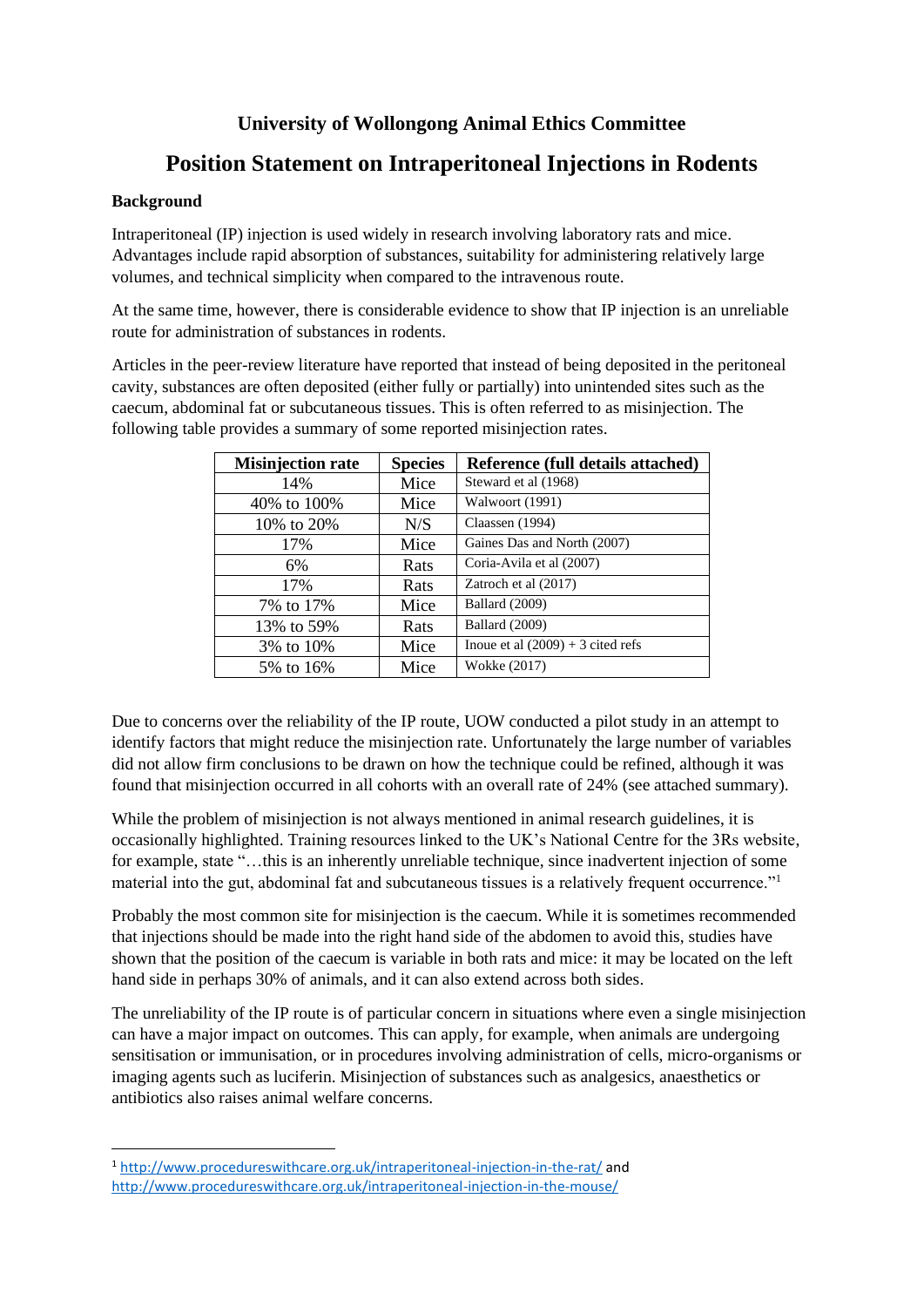Although it is sometimes suggested that withdrawing the plunger of the syringe to test for aspiration of gut contents can be used to determine whether the needle has entered the bowel, simple evaluation of this technique using post mortem specimens shows that it does not work because the consistency of the gut contents prevents it being drawn into the needle.

Aside from the problem of misinjection, the IP route raises a number of other concerns, especially:

- Adverse effects on animal welfare. The technique is likely to be painful if the needle injures an abdominal organ or if the substance being injected is irritant to the surfaces of abdominal viscera. Anecdotal experience has also suggested that rodents show increasing aversion to IP injection when subjected to it repeatedly.
- Potential complications from IP injection, although probably uncommon, may include sepsis from bowel puncture, unobserved haemorrhage, visceral adhesions, and sequestration of injected substances in granulomatous inflammation (especially if oil-based).
- Pharmacological relevance must also be considered. The IP route is seldom used in human medicine so its use in animals may reduce the utility of animal models. Furthermore, substances absorbed from the peritoneal cavity will enter the portal circulation and may therefore be altered by the liver before reaching the target organ.

#### **Conclusion**

Based on these lines of evidence, the AEC believes that IP injection should only be used when a strong case can be made that other routes of administration are unsuitable.

Applications to use IP injection should therefore show that careful consideration has been given to:

- An explanation of why other routes are unsuitable. Wherever possible, this should be supported by peer-reviewed literature.
- Quantitative validation to show that the substance being administered by the IP route is achieving the required level systemically.
- Statistical methods that take into account a possible misinjection rate of at least 15%.
- Training procedures that directly evaluate the misinjection rate of the operators (e.g. IP injection of dye followed by post mortem examination with a consistent high success rate).
- Post mortem examination at the conclusion of the study to check for evidence of complications.
- Engaging staff who hold current competency documentation to administer substances by a more reliable route if no members of the research team have the relevant training.

| Animal Ethics Committee Position Statement on Intraperitoneal Injections in Rodents |                                     |  |  |  |
|-------------------------------------------------------------------------------------|-------------------------------------|--|--|--|
| Written by:                                                                         | Malcolm France and Sarah Toole      |  |  |  |
| Date approved by AEC:                                                               | 26 September 2019                   |  |  |  |
| Review date:                                                                        | August 2022 unless required earlier |  |  |  |